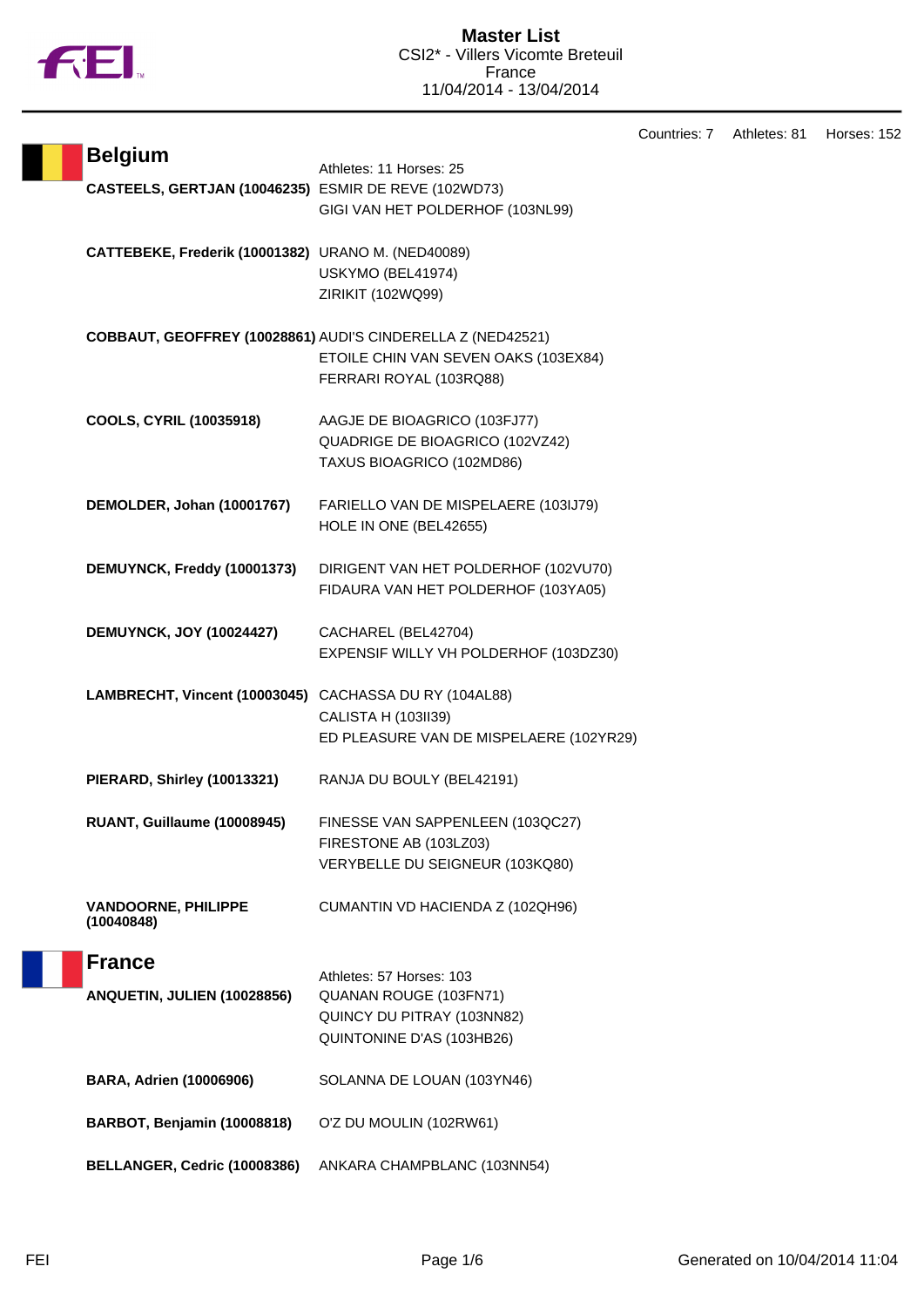

| BENAUD, Stephane (10045512)                  | ROISSY (103QK21)<br>SAPERLIPOPETTE D'ISLE (103QH17)                                        |  |  |
|----------------------------------------------|--------------------------------------------------------------------------------------------|--|--|
| <b>BOUCHERY, MARGAUX</b>                     | QUINOLA D'ECARNOY (103DA64)                                                                |  |  |
| (10063434)                                   | TCHADE DU REVE (104HW77)                                                                   |  |  |
| <b>BOUTON, Marine (10022515)</b>             | CONNOR 42 (103DS96)<br>SOIE DE BNEVILLE (103NW24)<br>ZORRO H (102XW82)                     |  |  |
| <b>BROUCQSAULT, Bruno</b>                    | RADJAH DE TALMA (103WN99)                                                                  |  |  |
| (10000451)                                   | ROBIN D'EPIC (103PU76)<br>TOSCANE D'EPIC (104GQ21)                                         |  |  |
| <b>BROUCQSAULT, MARGAUX</b><br>(10061636)    | OSCAR DU BASSIN (FRA46607)                                                                 |  |  |
|                                              | REVANCHE D'EPIC (103ME78)                                                                  |  |  |
| <b>BROUCQSAULT, PAULINE</b>                  | PAUSE CAFE DU SALOZ (102QN94)                                                              |  |  |
| (10066157)                                   | <b>SKYFEE D (102MD56)</b>                                                                  |  |  |
| CERVIN, MATHILDE (10069780)                  | NORVEGIA MOUCHE (FRA44012)                                                                 |  |  |
| <b>CORAL, Edouard (10022627)</b>             | QUOKIN DU MOULIN VENT (102VK75)                                                            |  |  |
| COUDRIN, Audrey (10022636)                   | WAKIBA'S SON (GBR14600)                                                                    |  |  |
| <b>COUSIN, Simon (10082373)</b>              | ASTONISHING (103WC53)<br>UGOLINI DE ROUMONT (103AT59)                                      |  |  |
| DARRAGON, ARMAND (10043374) FIGARO (103XM87) |                                                                                            |  |  |
| DELBENDE, Olivier (10067342)                 | PRELUD DE LA BERGERIE (102XM37)                                                            |  |  |
| DELFORGE, PAUL (10071317)                    | QUANNAN DU CEDRE (103HQ25)<br>RAYBANNE DU BANNEY (103XL83)<br>SAPRISTI DU BANNEY (103NE95) |  |  |
| DEMARQUILLY, Julie (10094397)                | CUEGO VAN DE KRUISHOEVE (103WI96)<br>FABIOLA S (103WJ46)                                   |  |  |
| <b>DEMARQUILLY, Thomas</b><br>(10094398)     | CUZCO (103WJ51)                                                                            |  |  |
|                                              | DEVEAUTOUR, Alexia (10022722) FEERIQUE DU TILLEUL (103IW08)<br>MONTREAL TREFLE (FRA47496)  |  |  |
| <b>DILASSER, Marc (10008681)</b>             | BIG BEN II VD BUNTE (104AB99)<br>RATINA KERVEC (103CQ78)                                   |  |  |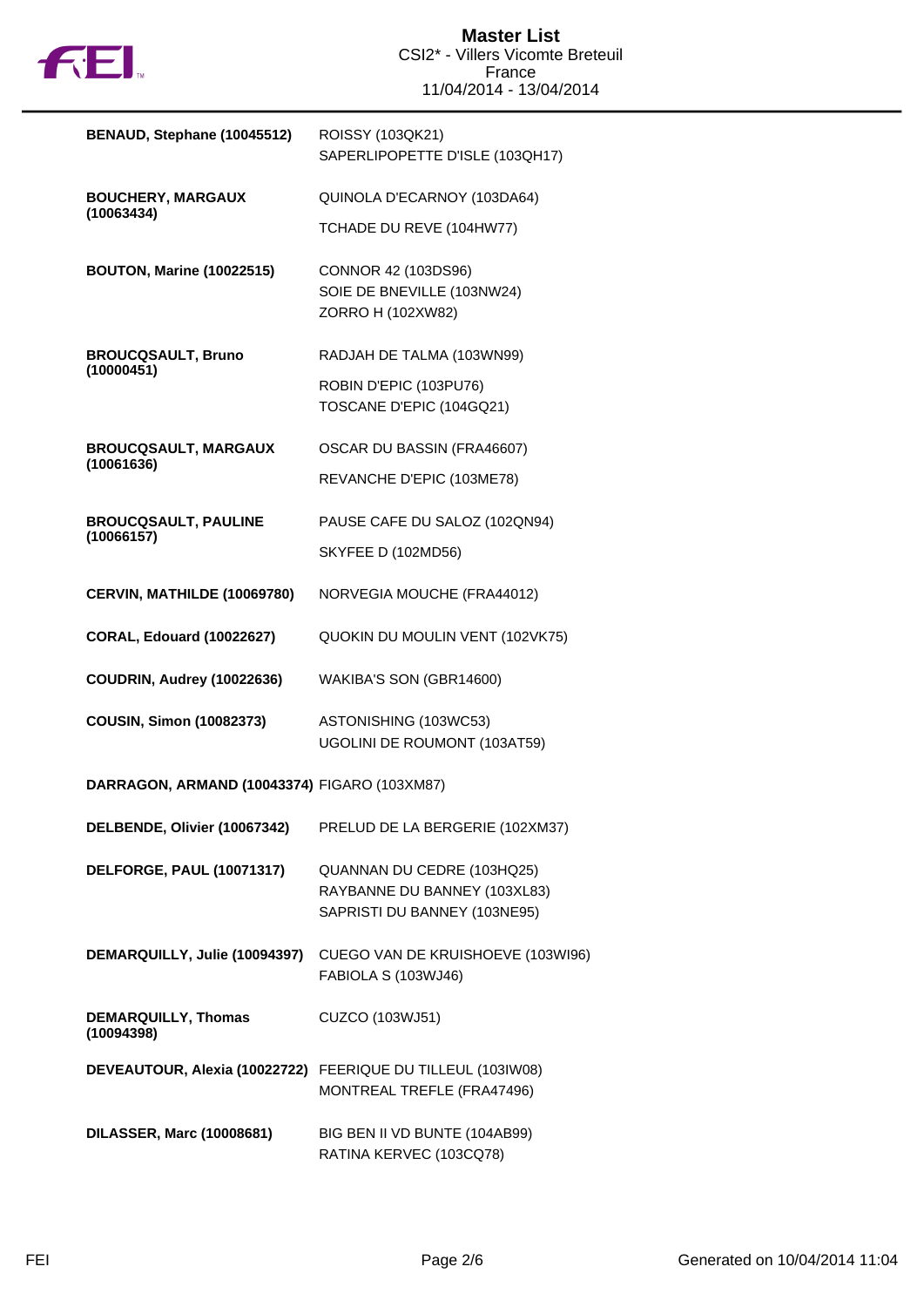

| DUFLOCQ, ANTOINE (10036719)                               | NOUBA DE LA BOTTE (FRA45090)<br>OKAVANGO DE BREVE (102PK41)                                            |  |
|-----------------------------------------------------------|--------------------------------------------------------------------------------------------------------|--|
| <b>FLESCH, Patrice (10012061)</b>                         | RAPSODIE DE VAUBERON (103NN03)                                                                         |  |
| FOUTRIER, Guillaume (10012188)                            | ENOTRILLA VAN DEN BOSRAND (103DJ65)<br>QARLAM DES ETISSES (102YQ94)<br>RAVISSANTE DU REVERDY (103KW84) |  |
| <b>GAVREL, JEAN CHRISTOPHE</b><br>(10071929)              | QUACHEMIRE D'EPIC (103BN01)                                                                            |  |
| <b>GIERYGA, Elodie (10067650)</b>                         | ORIENT DE ST JEAN (102XW67)                                                                            |  |
| <b>GOOSSE, CHARLES ANTOINE</b><br>(10044540)              | RIVAGE DE LIGNY (103JV56)                                                                              |  |
| <b>GRANDJEAN, VINCENT</b><br>(10031089)                   | RUDZIO (103HB24)                                                                                       |  |
| GUIGNERY, Pauline (10002499)                              | FOREVER VD HOENDERHEIDE (103EB69)<br>QANNA (103GI50)<br>SHIRLEY DES ISLES (103XM40)                    |  |
| GUILLON, Olivier (10002429)                               | NORMAN PRE NOIR (FRA42430)<br>OTHELLO MOUCHE (102XG90)<br>SILVER DEUX DE VIRTON H D C (103UD07)        |  |
| <b>GUIMBAL, PATRICK (10028583)</b>                        | BALISSIMO (HUN40663)<br>CENTO STAR (103BJ21)<br>ROXANA DU MADRAS (103ON13)                             |  |
| HEAD, VICTORIA (10061898)                                 | QUINA DE COSNIERE (102VN72)                                                                            |  |
| HEDIN, Benjamin (10081145)                                | MAYORCK D'OR (FRA44394)<br>PINO D'ORMIL (103XI49)                                                      |  |
| HELMLINGER, Jacques (10010613) ORIGAN DE VAINS (GER46172) | REVEL DE REVEL (103OT82)<br>SHANDOR (103KX94)                                                          |  |
| JOUANNETEAU, Olivier<br>(10002430)                        | PARLAMEME (FRA47254)                                                                                   |  |
|                                                           | R'BUS (103OP23)                                                                                        |  |
| JOUANNETEAU, Pauline<br>(10006947)                        | PLUSJELEME (102UM84)                                                                                   |  |
| JOUANNETEAU, THIBAUT<br>(10059602)                        | SI CA M'CHANTE (103YC47)                                                                               |  |
| <b>LACHAUD, HUGO (10047284)</b>                           | TOM BOY DU GRAND MOUSTIER (102QC20)                                                                    |  |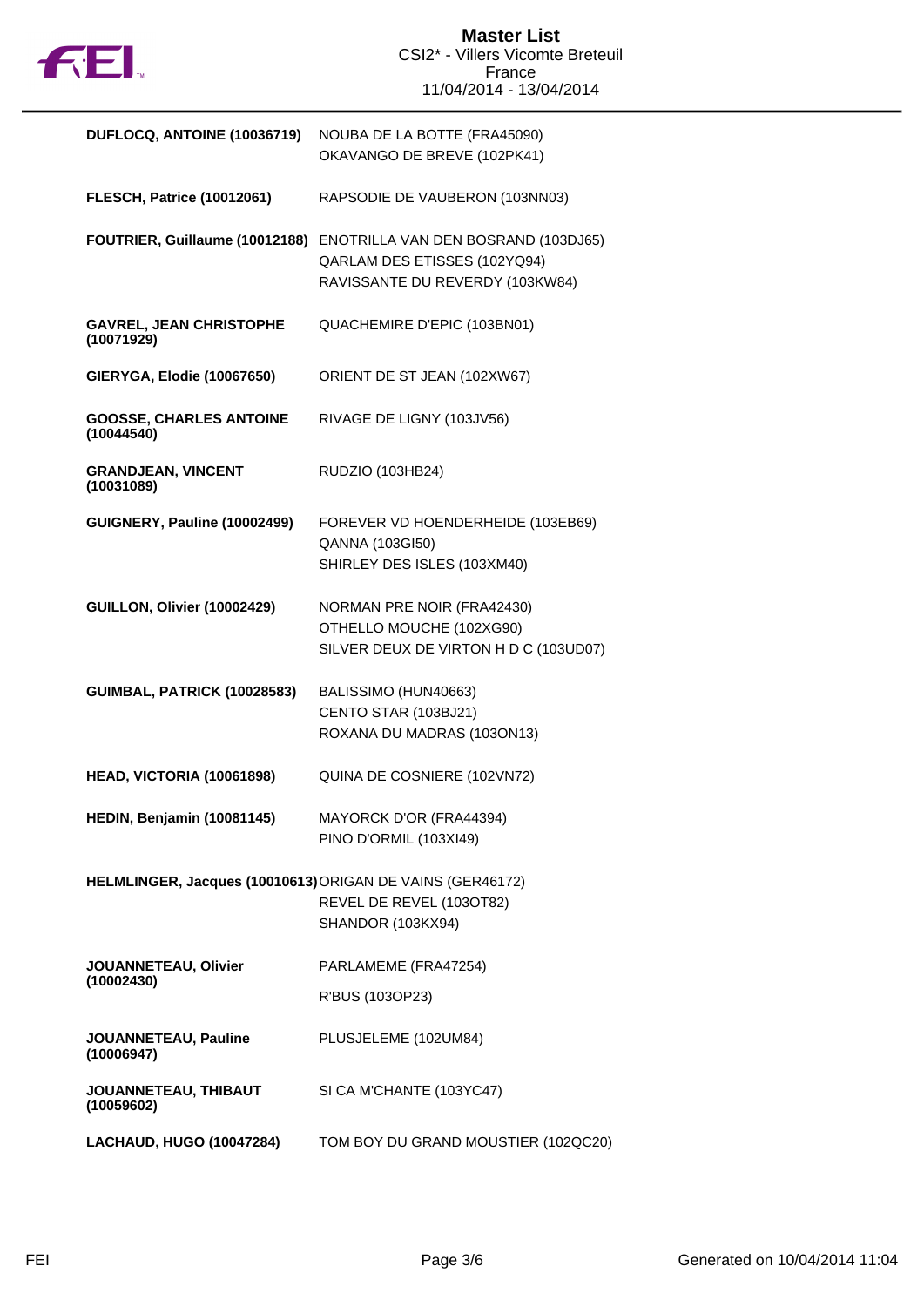

| LAFOUGE, Stephan (10002858)       | QUARTZ DE L'HUYNE (102UO45)<br><b>WHITNEY (102SK33)</b>                                     |  |
|-----------------------------------|---------------------------------------------------------------------------------------------|--|
| LAMBERT, Thierry (10002916)       | EPERNAY (102XB56)<br>RAMONA DE SERVINS (103YJ92)                                            |  |
| LAMBERT, Thomas (10006968)        | SOIR DE NOCES (103XZ74)<br>SOPRANO SAINT JEAN (103XZ72)                                     |  |
| LAZARE, Philippe (10002542)       | RIVAGE DE POILLEY (103AU90)<br>SALTO DE SAM (104DC68)<br>SPARKEL OF JOY (103XF79)           |  |
| LEFEBVRE, Virginie (10071234)     | RAPSODIE DU GODION (103AU62)                                                                |  |
| <b>MARTIN, MAELLE (10068294)</b>  | GIOVANI DE LA POMME (103XO09)<br>PRIAM DES HERBAGES (FRA47580)                              |  |
| <b>MIGNET, YOHANN (10045793)</b>  | MESSIDOR SAINT PIERRE (FRA44493)<br>QUICKY DES FONTAINES (102ZK54)<br>WONDER LADY (102WT09) |  |
| NICOLAS, Caroline (10000922)      | REBEL DE SION (103GA58)<br>VITALINE DES CAYAS (104HO31)                                     |  |
| NICOLAS, Jean Marc (10001723)     | CARTHAGI Z (103UU94)<br>QUEJETAIME (102VA83)<br>QUEL ELU DE ST SIMEON (103FK98)             |  |
| PONTHIEU, THOMAS (10061257)       | QUALINE DE COURCEL (103BK84)<br>QUICK STEP MAIL (102XZ93)<br>RAMDAM DE CARLES (103GD64)     |  |
| PRUVOT, Julie (10023253)          | PRINTEMPS DU SAUSSY (103NN02)                                                               |  |
| <b>RIDENT, Paul (10002495)</b>    | RODSTER D'AMAURY (103SP52)                                                                  |  |
| STEMPFFER, Thomas (10086872)      | REMA D'HELBY (103PN40)                                                                      |  |
| <b>TAVERNE, Ninon (10002403)</b>  | QUELLEDAME D'EN HAUT (103BC86)                                                              |  |
| <b>TISON, Matthieu (10043488)</b> | NOBLESSEOBLIGE DEFIEF (102ZL09)                                                             |  |
| <b>TISON, Nicolas (10002382)</b>  | CORA (103GW78)<br>RIVERINA DU BOURG (103WZ68)                                               |  |
| VAAST, Eric (10023403)            | RUANITO DE CHOLVING (103KS34)                                                               |  |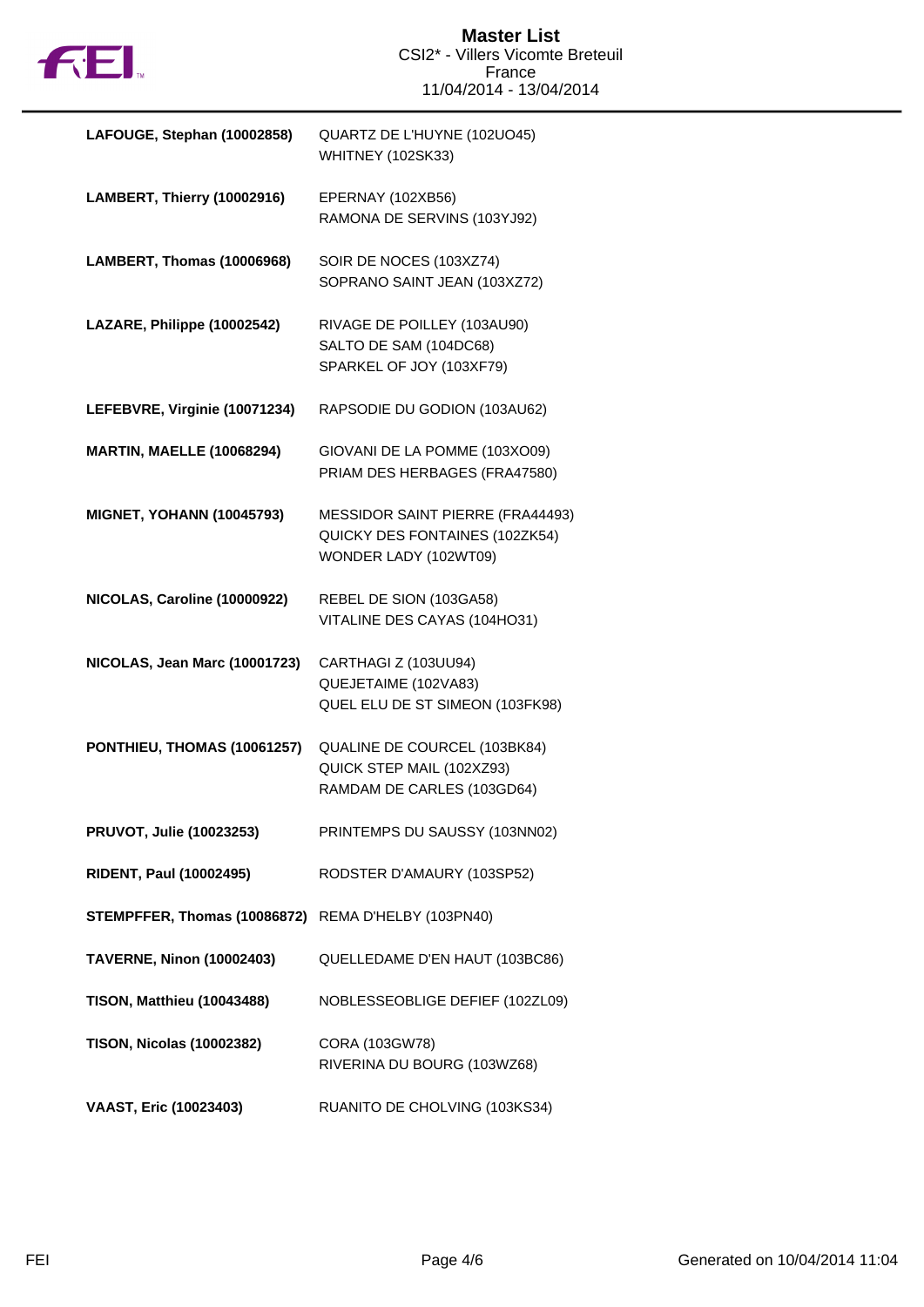

| <b>VANCRAYELYNGHE, Franck</b>                                                | QARINO (102TS89)                                                                |
|------------------------------------------------------------------------------|---------------------------------------------------------------------------------|
| (10001351)                                                                   | QUITO DU VILPION (102XN93)<br>RIVIERA DE BERT (103PD11)                         |
| WILLAUME, Florence (10023435)                                                | OR DE BRAY (BEL42609)<br>PRECIEUXDIAMANT ETOIL (102VP61)                        |
| Great Britain<br>ADAMS, Zoe (10017384)                                       | Athletes: 5 Horses: 8<br>SATONAMILLION (103CT93)                                |
| FAWCETT, Sophie (10015880)                                                   | QUITE CADIZ (DEN40839)<br>REMBRANDT BLUE (103DV69)<br>TUIGJE (GBR14590)         |
| GODDARD, Ellouise (10105814)                                                 | <b>FOR LUCK (104HH40)</b>                                                       |
| POTTER, Michael (10023750)                                                   | BENTLEY V (103WP55)<br>BILLY REEL (103WV93)                                     |
| <b>RIDENT, Alex (10009827)</b>                                               | <b>QUITUS (103GM56)</b>                                                         |
| <b>Italy</b><br>CUSENZA, Adriano (10008829)                                  | Athlete: 1 Horses: 2<br>COPENHAGUE TM (102OA61)<br>QUARTIER D'LA COUR (102YS79) |
| Luxembourg<br><b>CRUCIANI, Pol (10046554)</b>                                | Athletes: 3 Horses: 5<br>ANEMONIA (103OA65)<br>ORDALIE DE BEAUFOUR (102SK26)    |
| <b>EWEN, Marcel (10002119)</b>                                               | OCEANE DE TATIHOU (LUX40100)<br>ORGUEIL FONTAINE (102QO52)                      |
| GRUBER, Ken (10031302)                                                       | CHARANTO (103AQ32)                                                              |
| <b>Spain</b><br>FRANÇOIS, Christophe (10011447) ARDY DU BOSQUETIAU (104AJ81) | Athletes: 3 Horses: 6<br>VIE TA VIE DE LONGPRE (103FR68)                        |
| RODRIGUEZ DEBRAY, BAUTISTA AVONDFEE (103OV15)<br>(10073270)                  | SALERNO (BEL40422)                                                              |
| <b>VALLADOLID GAVILAN, INES</b><br>(10032394)                                | BLITZ (103LR83)<br>THORGAL DE BORNIVAL (ESP41148)                               |